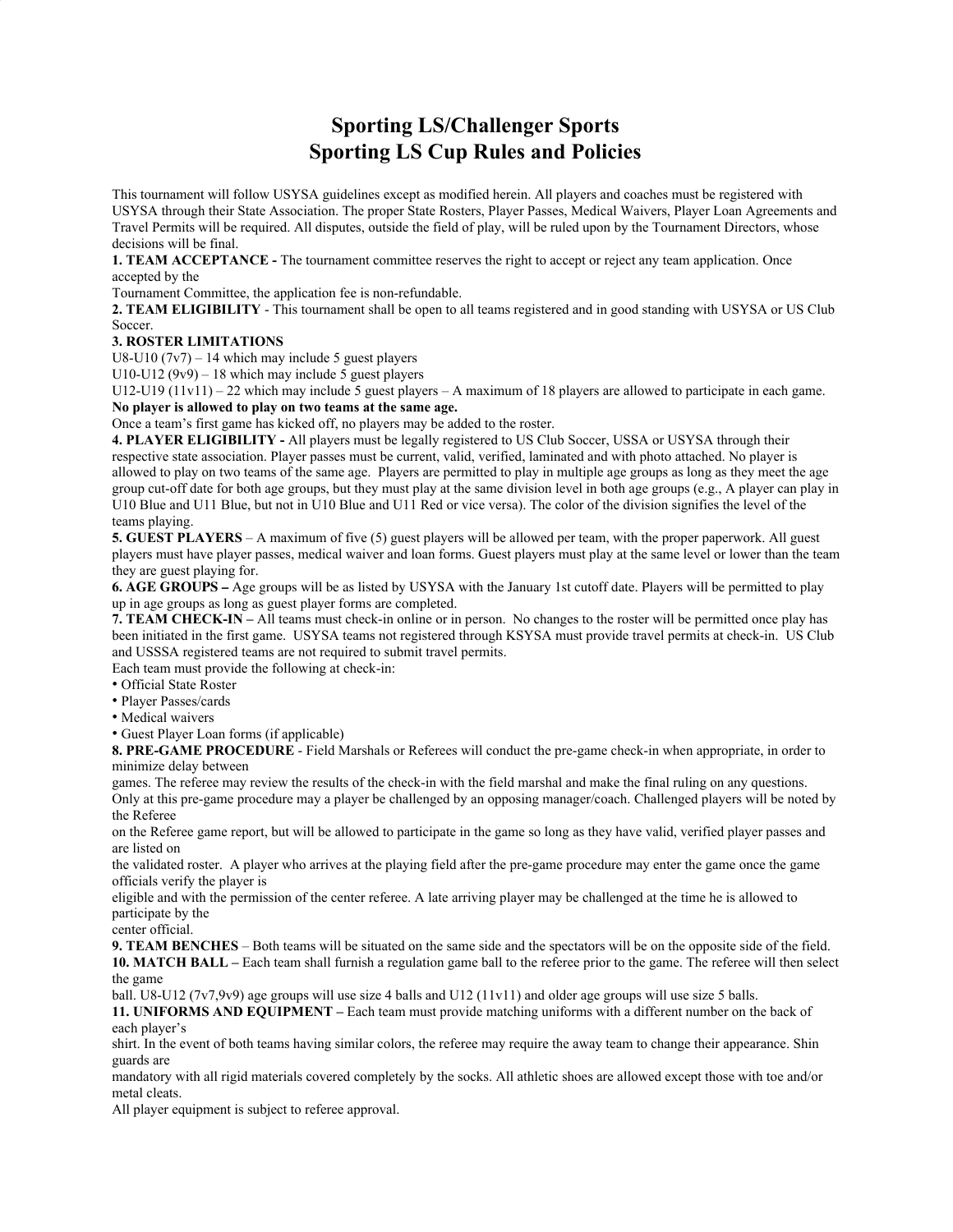**12. HEADING RESTRICTIONS** – At age groups U11 and younger, deliberate heading will result in an indirect free kick for the opposing team from the spot of the offense. If the infraction occurs in the goal box, the free kick will be taken from the nearest edge of the box parallel to the goal line.

**13. SUBSTITUTIONS** - Substitution may be made only with the Referee's permission at the following times:

a. Prior to a throw-in by your team or if both teams are waiting to substitute both teams will be allowed to substitute at the same time.

b. Prior to a goal kick by either team.

c. After a goal by either team.

d. At half time or the beginning of overtime periods.

e. After an injury, by either team, when the referee stops play.

Substitutes may enter field of play only after receiving permission from the referee.

**14. CASTS/ORTHOPEDIC BRACES** – These may be used if, at the discretion of the referee, they are deemed not dangerous to any of the players

on the field.

**15. DURATION OF THE GAME** - the duration of games will be as follows:

Age Group Duration

U9-U10 (7v7)  $2 \times 25 = 50$  mins U10-U12 (9v9)  $2 \times 30 = 60$  mins

U12-U16  $(11v11)$  2 x 30 = 60 mins U17-U19  $(11v11)$  2 x 35 = 70 mins

**16. OVERTIME –**There will be no overtime periods in pool play or the knock-out stages. Penalty kicks will be used to decide the outcome of semifinal and final games only; pool play games will end as the score is recorded at the end of regulation time. If a referee shall err and allow a pool play game to go to overtime the official score shall stand as the score at the end of regulation time.

**17. SHOOTOUT –** In the event of a tie in semifinal or final games, a FIFA style penalty kick shootout will determine the winner.

**18. FORFEITS** – The minimum number of players required for each game format is as follows: 11v11 – 7, 9v9 – 5, 7v7 – 4. A 5-minute grace period will be extended beyond the scheduled kick-off time before a forfeit shall be declared, unless other arrangements have been reached with the tournament director. Failure to complete a match, or a team leaving the field during play, will result in forfeiture. No team that has forfeited a match will be declared a group winner for advancement purposes. Forfeits will be recorded with a score of 1-0.

**19. CONTROL OF SIDELINE CONDUCT** - Players, reserve players, managers, coaches, assistant coaches and fans are expected to conduct themselves with the letter and spirit of "THE LAWS OF THE GAME." The site directors have the authority and responsibility to remove any person(s) from the tournament for abuses to good conduct, in addition to any specific disciplinary action brought about by other authority. A maximum of three registered coaches will be allowed in the technical area. Coaches are responsible for their spectators. If the referee feels the spectators are disrupting the game, they will instruct the coaches to control them or usher them to the parking area. A coach may be ejected for his/her own and/or their spectators for additional games. If a team does not have at least one of their registered coaches in the technical area, the game will be terminated and that team will forfeit.

**20. PROTEST** - There will be NO PROTESTS. All disputes will be resolved immediately by the Site Director. These decisions will be final. Please note that under no circumstances may a referee's decision, issuance of a red or yellow card, or coach or team ejection be reviewed or overturned.

**21. DELAY OF START** - Any team delaying the start of a scheduled game by more than 5 minutes without authorization from the tournament director shall forfeit the game to the opponent. Forfeits will be recorded with a score of 1 to 0.

**22. POST-GAME PROCEDURE** - We ask that, as a mutual courtesy, both teams congratulate each other after every game. The tournament committee allows souvenir patches, pins, etc. to be exchanged during the handshake after the game. The following procedures should also be used:

• The Referee or Field Marshals will ensure the return of all player passes to each team

• Referee will complete the Game Report and deliver it with any incident reports to the Site Director Desk.

• Manager/coach of both teams will confirm the score with the referees

• Manager/coach of both teams will ensure that their sideline area is clean and that all trash is in containers.

**23. RED CARDS AND TEAM DISCIPLINE** - A red carded player will automatically miss the next scheduled game, but, depending on the severity of the unacceptable conduct, the disciplinary committee may recommend suspension up to the duration of the tournament. Further disciplinary action by the state association or national association may be recommended. **24. POINT SYSTEM**

3 points for a Win

1 point for a Tie

0 points for a Loss